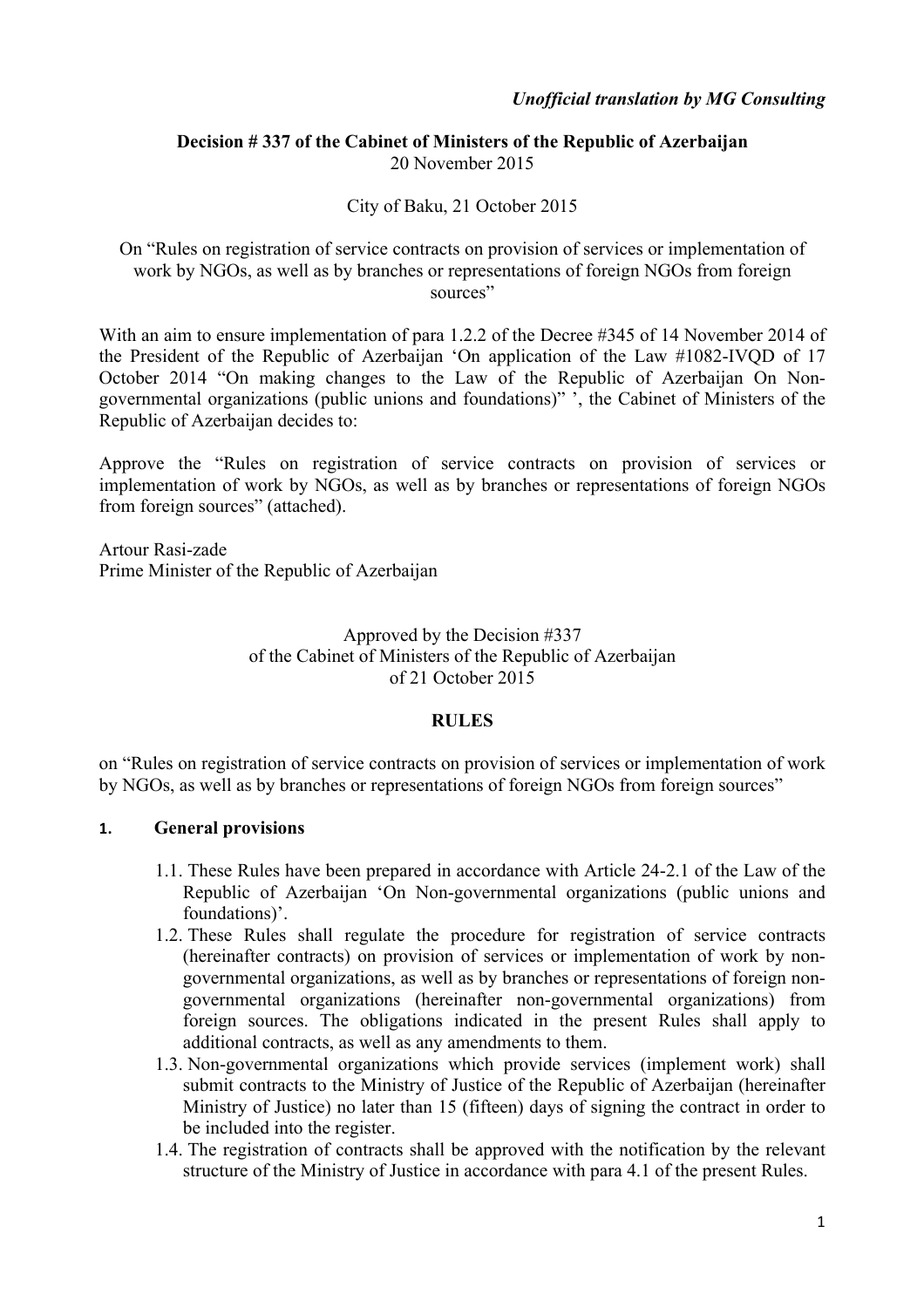1.5. No bank operations and any other operations can be carried out in the absence of contracts or on unregistered contracts.

# **2. Documents for registration of contracts**

2.1. The following documents shall be attached to the application indicated in the Annexes 1 and 2 to the Rule for registration of a contract.

2.1.1. original of the contract, including additional contract or amendment to it signed by parties;

2.1.2. copy of an identification card of customer receiving services or works if s/he is a foreigner or stateless person;

2.1.3. copy of a document verifying the registration, commercial or non-commercial nature of a customer receiving the service or work if it is a foreign legal entity (extract from the commercial registry, registration certificate);

2.1.4. detailed information approved with the signature of a customer on services provided and works implemented under the contract (purpose, start and end date of a contract, current situation, outcomes, beneficiaries, scope of work and service, amount and place);

2.1.5. power of attorney verifying the authority of a person submitting an application on behalf of persons prescribed para 1.3 of the present Rule;

2.1.6. copy of a document verifying the relevant authority of a person if the agreement was not signed by the legal representative;

2.1.7. if there are other implementors, information about them.

2.2. Copies of documents described in paras 2.1.3, 2.1.4 and 2.1.6 of the Rules shall be notarized. Notarized translation of contracts and other documents in foreign language should be annexed. Documents which origin in a foreign country should also be legalized or apostilled.

# **3. Issues examined by the Ministry of Justice**

- 3.1. The Ministry of Justice shall examine the following in order to register a contract:
	- 3.1.1. if documents described in the para 2.1. of the present Rules are submitted and the information provided in these documents is accurate;
	- 3.1.2. if the activities planned to be realized with the contract correspond to the legislation of the Republic of Azerbaijan and entity's charter (regulation);
	- 3.1.3. if a duly authorized person is signing the contract;
	- 3.1.4. if a non-governmental organization which is a party of a contract submitted its annual financial report to the Ministry of Finance of the Republic of Azerbaijan:
	- 3.1.5. If there is information that non-governmental organization does not observe the Law on fighting corruption, Law on fight against legalization of financial means or other property obtained by criminal ways and against financing terrorism and Law on fighting terrorism;
	- 3.1.6. if the project which is a part of the contract is submitted;
	- 3.1.7. if founding documents of a non-governmental organization which is a part of the contract correspond to the legislature;
	- 3.1.8. if a contract is commercial or non-commercial.

# **4. Procedure for registration of contracts**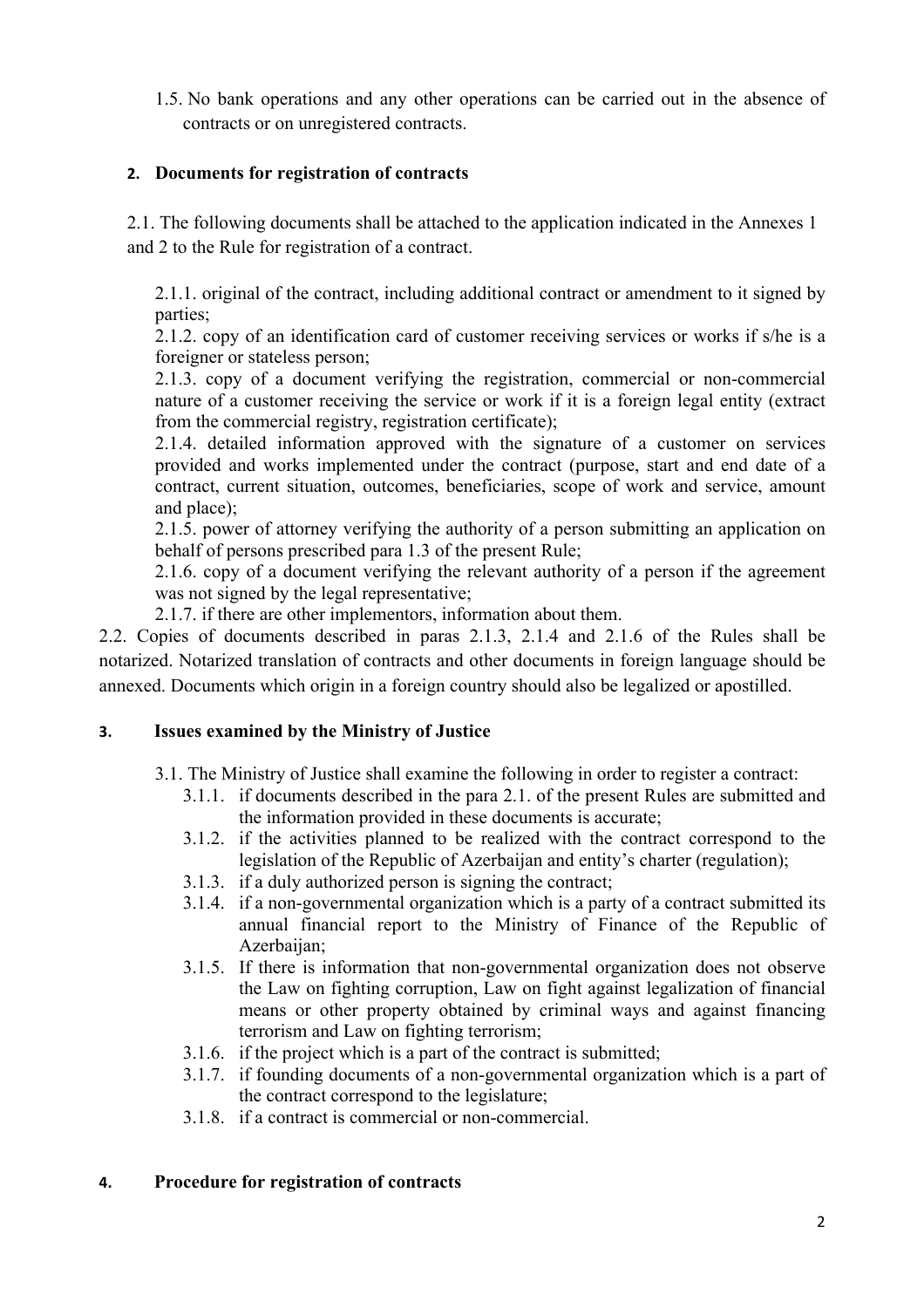- 4.1. Within 15 (fifteen) days since submission of an application and documents envisaged in part 2 of the present Rules, the Ministry of Justice shall register the contract and issue a notification to a non-governmental organization in the form provided for in Annex 3 of the present Rules if there is no ground for refusal in registration of the contract. If there is a need for further examination of the documents or issues as provided for in parts 2 and 3 of the present Rules, the period of issuing a notification shall be extended up to 15 (fifteen) days.
- 4.2. Registration of contracts shall be drawn up in the register which is documented for years. When registering each contracts there shall be an individual number issued for it. The individual number of a contract shall be reflected in bank documents when conducting bank operations on the contract.
- 4.3. Registration book with thick cardboard-faced is drawn tightly bound in size of 34x27sm, tied and sealed with thick and high quality paper. The cover of the book shall include its number, recorded year, and the figures for start and end of individual registration numbers of the contracts (example, CI, 2015, Contract C 1-50). Registration book is closed at the end of the year and a new book is drawn for a new year.
- 4.4. Registration book consists of 2 parts which is 1 page for each contract; the first part "general information" (the customer of services provided or works implemented, nongovernmental organization which provides the service (implements work), date of the contract on provision of services or implementation of works, realization period of the contract on provision of services or implementation of work, contact telephone numbers, e-mail), the second part "Information about provision of services or implementation of work" (name of the contract on provision of services or implementation of work, purpose, brief information about the project planned to be realized with the contract on provision of services or implementation of work, amount of the payment paid on the contract on provision of services or implementation of work, information about amendments to the registered contract on provision of services or implementation of work (date and number), notes) and shall be carried out in the form provided for in Annex 4 to the present Rules.
- 4.5. The individual registration number of the contract, registration date of the contract and page number should be indicated on the top right corner of each page of the registration book.
- 4.6.If the submitted documents contain deficiencies that do not constitute a basis for refusal to register, the Ministry of Justice shall suspend the registration of the contract, return the documents to the applicant and appoint 5 (five) days for eliminating the deficiencies.
- 4.7. The Ministry of Justice shall generalize information about data in the register no less than once a year.

### **5. Grounds for rejecting the registration of contracts**

- 5.1.Registration of contacts is rejected by the Ministry of Justice in the following cases:
	- 5.1.1. when the documents indicated in para 2.1 of the present Rule are not submitted;
	- 5.1.2. when deficiencies are found while examining the issues indicated in the para 3.1. of the present Rule;
	- 5.1.3. when the information provided in the application and/or attached documents are incorrect;